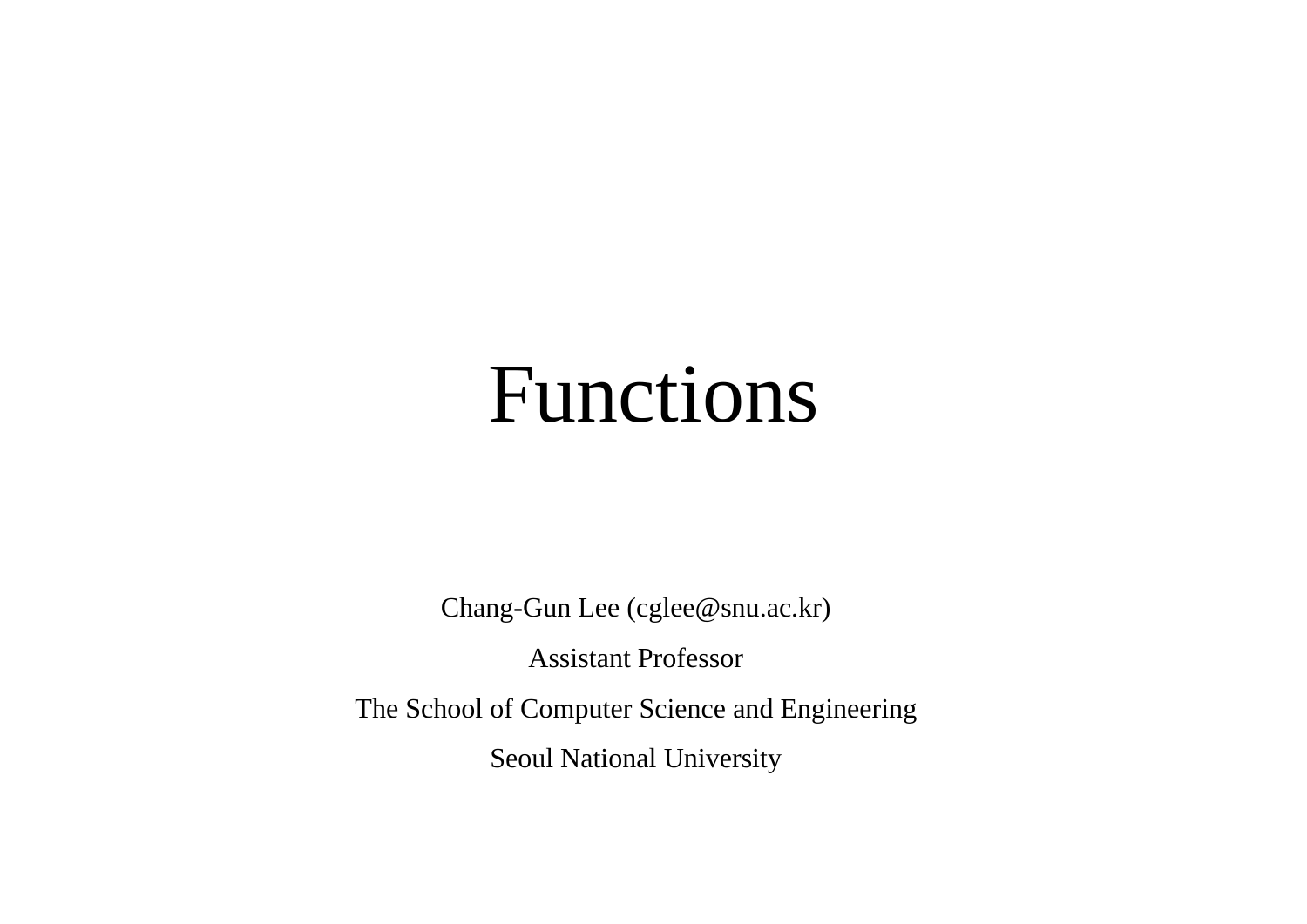### Functions

- A function can be understood as a machine that takes an input and produces an output
	- consistency: every time we put a specific input, the same answer emerges.
- A function can be understood as a "rule" or "mechanism" that transforms one quantity into another.

$$
- f(x) = x^2 + 4
$$

$$
- g(x) = |x|
$$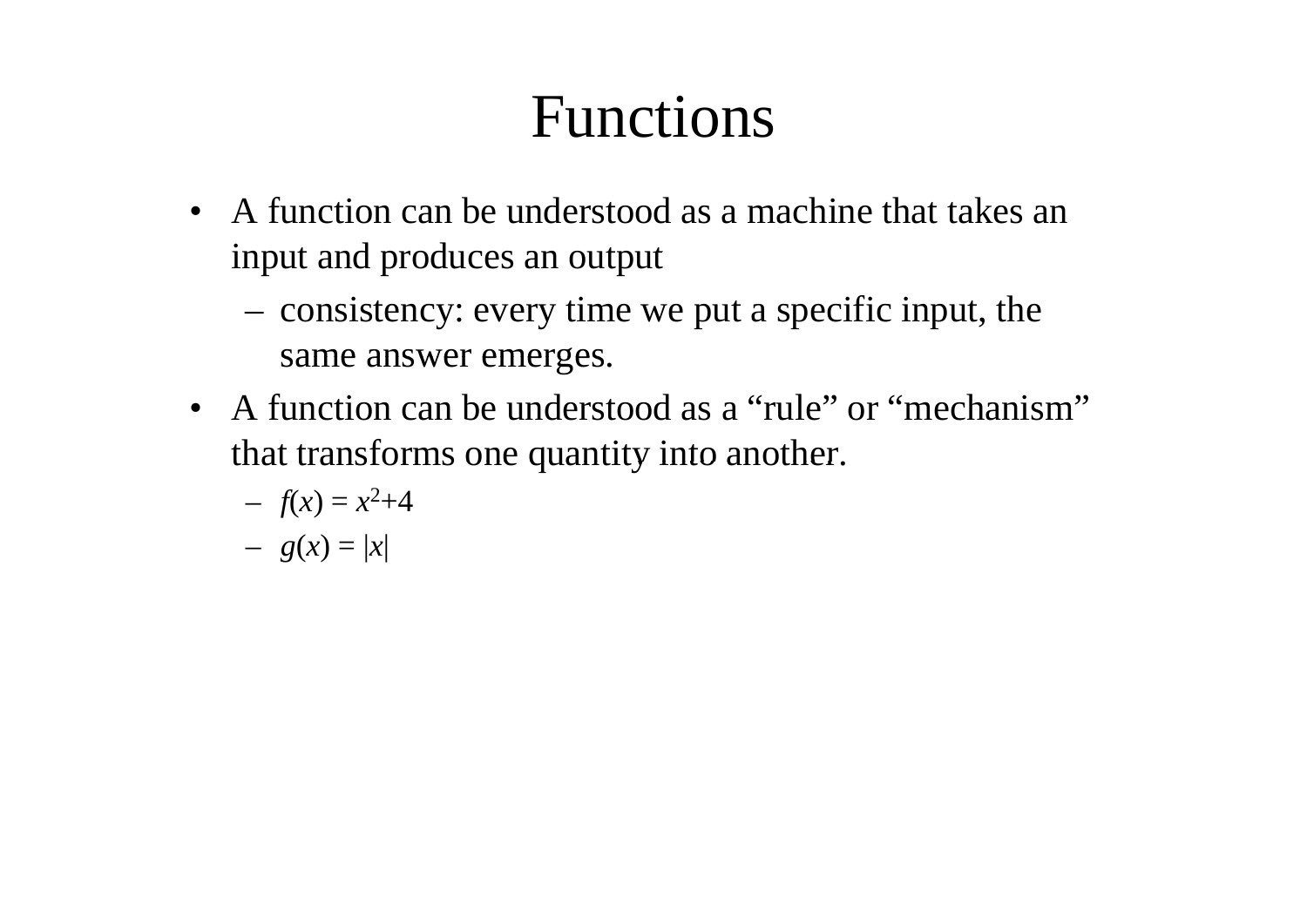# Function Definition and Notation

- A function is a relation with special property.
- $\bullet$  Definition 23.1 (Function): A relation *f* is called a function provided  $(a,b) \in f$  and  $(a,c) \in f$  imply  $b=c$ .
- Examples
	- $\mathcal{f} = \{(1,2), (2,3), (3,1), (4,7)\}\$  $=$   $f=(1,2), (2,3), (3,1), (4,7)$ }<br>–  $g=J(1,2), (1,3), (4,7)$ }
	- $g=\{(1,2),(1,3),(4,7)\}\;$
- Definition 23.3 (Function notation): Let f be a function and let  $a$ be an object. The notation  $f(a)$  is defined provided there exists an object *b* such that  $(a,b) \in f$ . In this case,  $f(a)$  equals *b*. Otherwise [there is no ordered pair of the form  $(a, \_) \in f$ ], the notation  $f(a)$  is undefined. The symbol  $f(a)$  are pronounced "f of *<sup>a</sup>*."
- •Example 23.4: Express the integer function  $f(x)=x$  $^2$  as a set of ordered pairs

$$
- f = \{..., (-3,9), (-2,4), (-1,1), (0,0), (1,1), (2,4), (3,9), ...\}
$$

$$
f = \{(x, y) : x, y \in Z, y = x^2\}
$$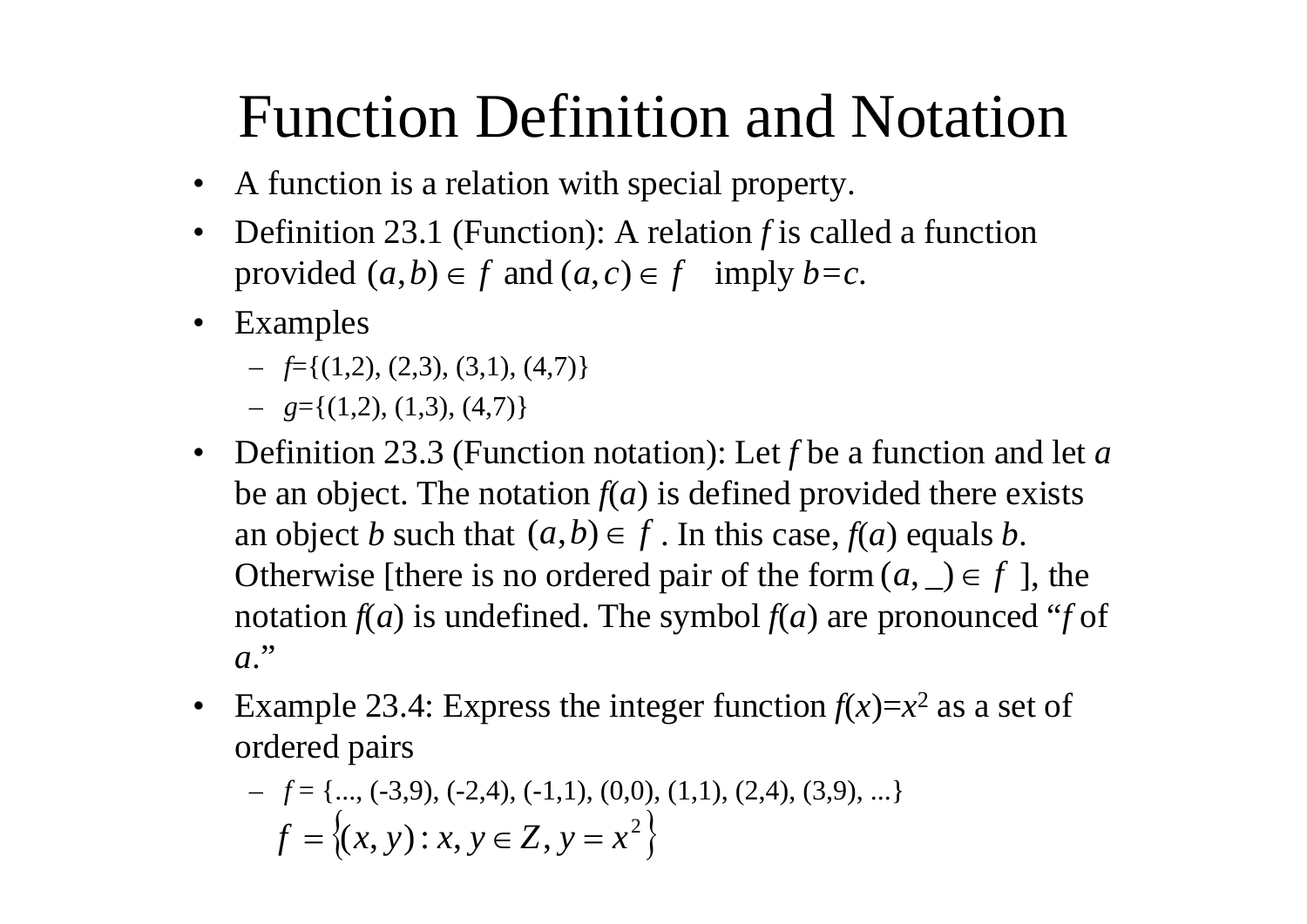## Domain and Ima g e

• Definition 23.5 (Domain, image) Let f be a function. The set of all possible first elements of the ordered pairs in  $f$  is called the *domain* of *f* and is denoted dom *f*. The set of all possible second elements of the ordered pairs in *f* is called the *image* of f and is denoted im f.

dom  $f = \{a : \exists b, (a, b) \in f\}$  and im  $f = \{b : \exists a, (a, b) \in f\}$ 

•Example 23.6: Let  $f = \{(1,2),(2,3),(3,1),(4,7)\}.$ 

 $-$  dom  $f = \{1,2,3,4\}$  and  $\text{im } f = \{1,2,3,7\}$ 

- Example 23.7: Let f be the function  $f = \{(x, y) : x, y \in Z, y = x^2\}$ 
	- $-$  the domain of f is the set of all integers, and the image of f is the set of all perfect squares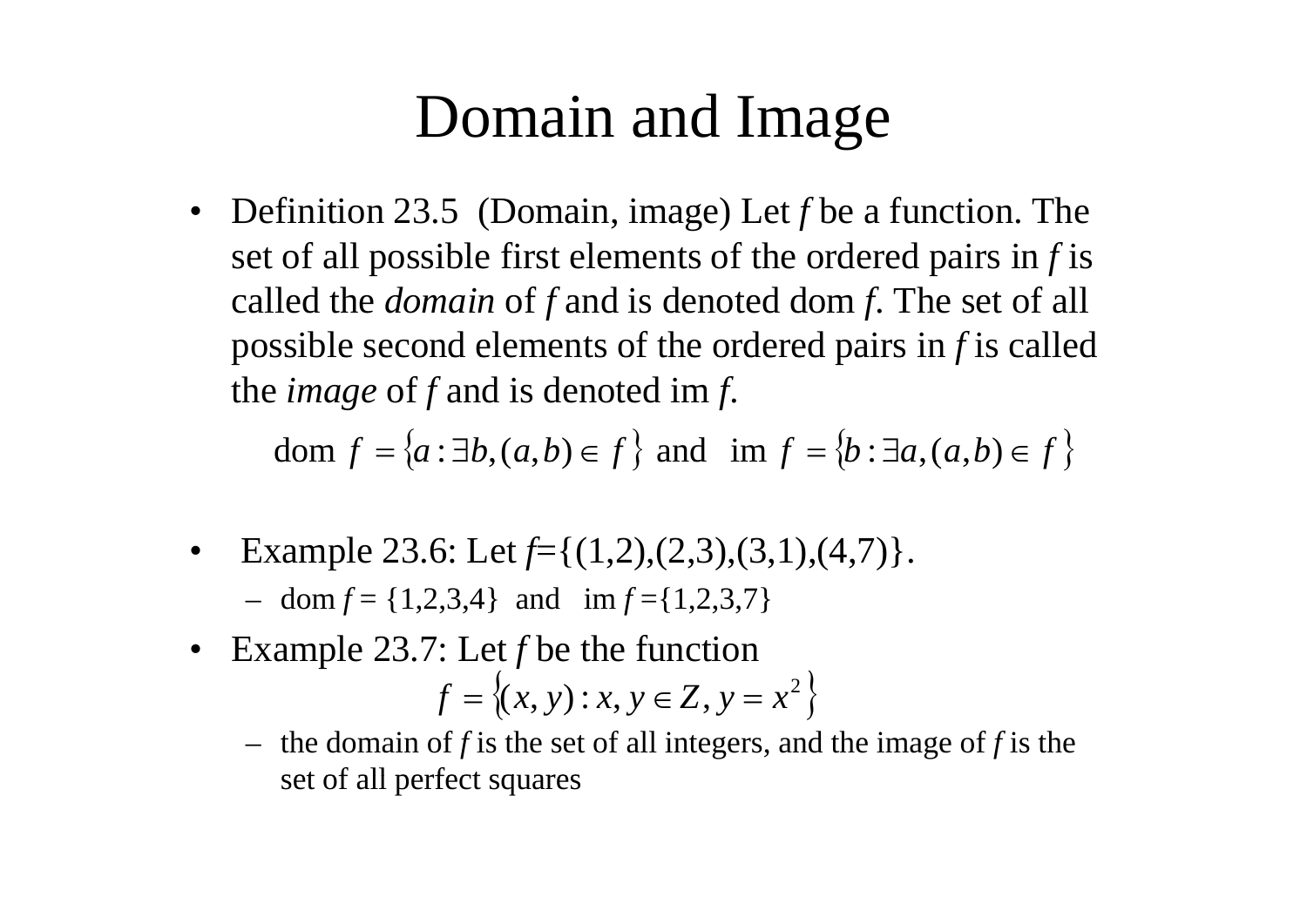$$
f: A \to B
$$

- Definition 23.8 (*f*:  $A \rightarrow B$ ) Let *f* be a function and let *A* and *B* be sets. We say that *f* is a function from *A* to *B* provided  $dom f = A$  and  $im f \subseteq B$ . In this case, we write  $f: A \rightarrow B$ . We also say that *f* is <sup>a</sup> *mapping from A to B*.
- $\bullet$ Example 23.9: Consider the sine function

$$
\sin: R \to R
$$
  

$$
\sin: R \to [-1,1]
$$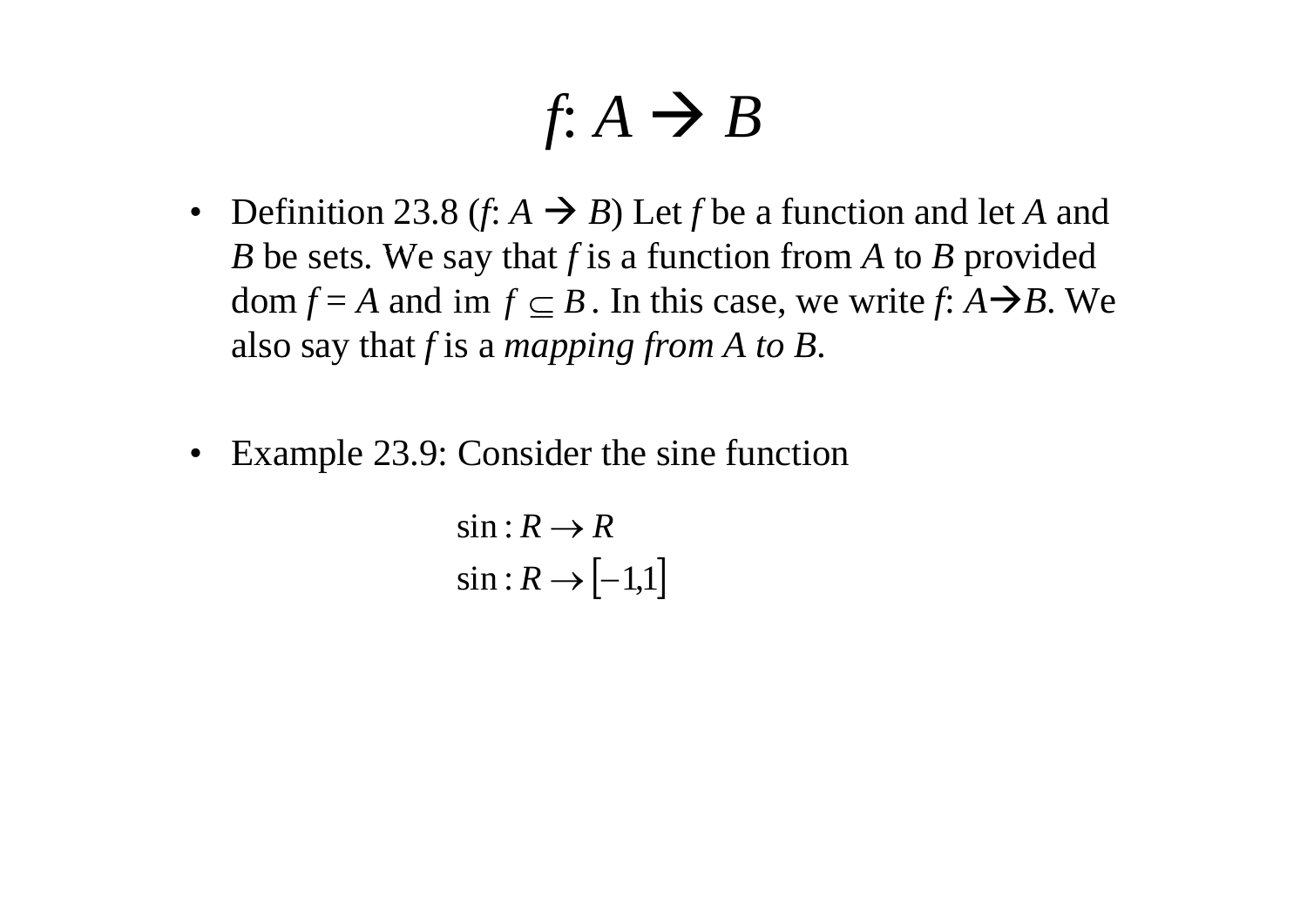# Counting Functions

- How many functions from *A* to *B* are there?
- Proposition 23.10: Let *A* and *B* be finite sets with  $|A|=a$  and  $|B|=b$ . The number of functions from *A* to *B* is  $b^a$ .
- Example: Let  $A = \{1,2,3\}$  and  $B = \{4,5\}$ . Find all functions  $f:A\rightarrow B$ .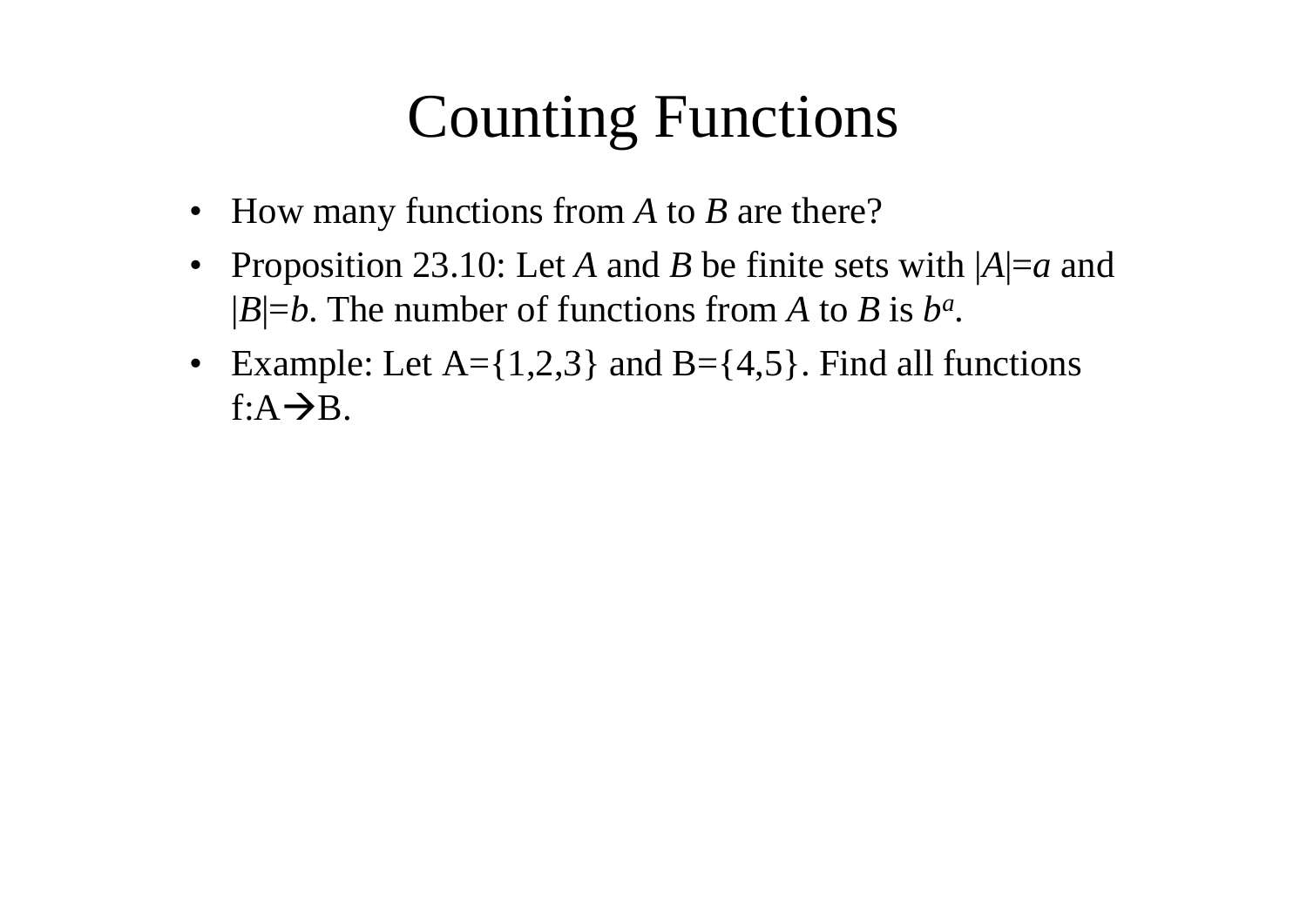#### Inverse Functions

- •A function is a special type of relation.
- $\bullet$ We defined the inverse of a relation R, denoted by  $R^{-1}$ , to be the relation formed from *R* by reversing all its ordered pairs.
- $\bullet$ Since a function f is a relation, we may also consider  $f^{-1}$ .
- If f is a function from A to B, is  $f^{-1}$  a function from B to A?
- •What are the conditions that make the above true?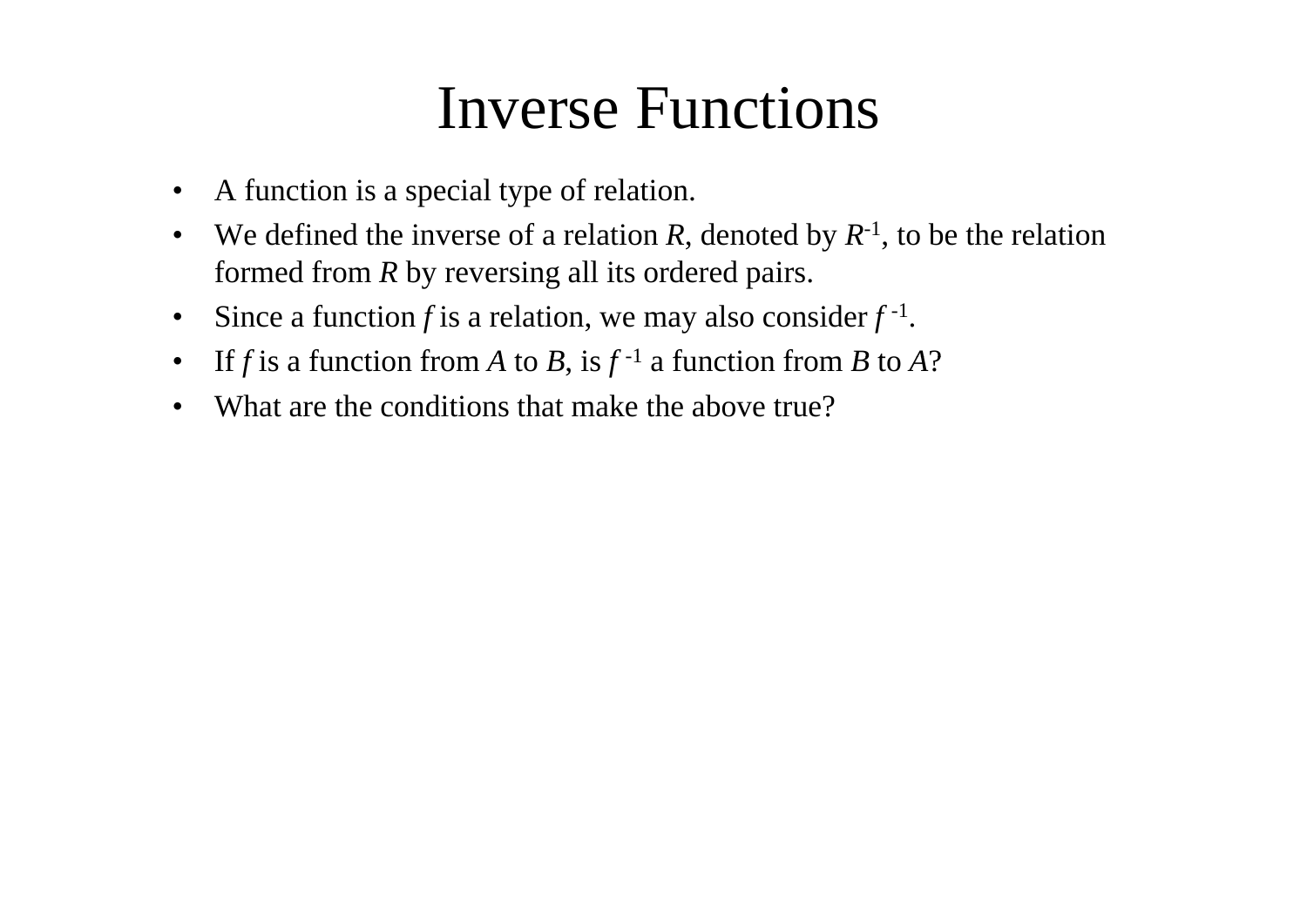#### One-to-one

- • Definition 23.13 (One-to-one) A function f is called one-to-one provided that, whenever  $(x, b), (y, b) \in f$ , we must have x=y. In other words, if if  $x \neq y$ , then  $f(x) \neq f(y)$ .
- • M-to-N
	- One to many: f is not <sup>a</sup> function One-to-many:
	- $-$  Many-to-one:  $f^{-1}$  is not a function
	- $\sim$  One-to-one: both f and  $f^{-1}$  are functions
- •Proposition 23.14: Let *f* be a function. The inverse relation  $f^{-1}$  is a function if and only if *f* is one-to-one.
	- Proof?
- •Proposition 23.15: Let *f* be a function and suppose  $f^{-1}$  is also a function. Then dom  $f = \text{im } f^{-1}$  and  $\text{im } f = \text{dom } f^{-1}$ .
	- Proof?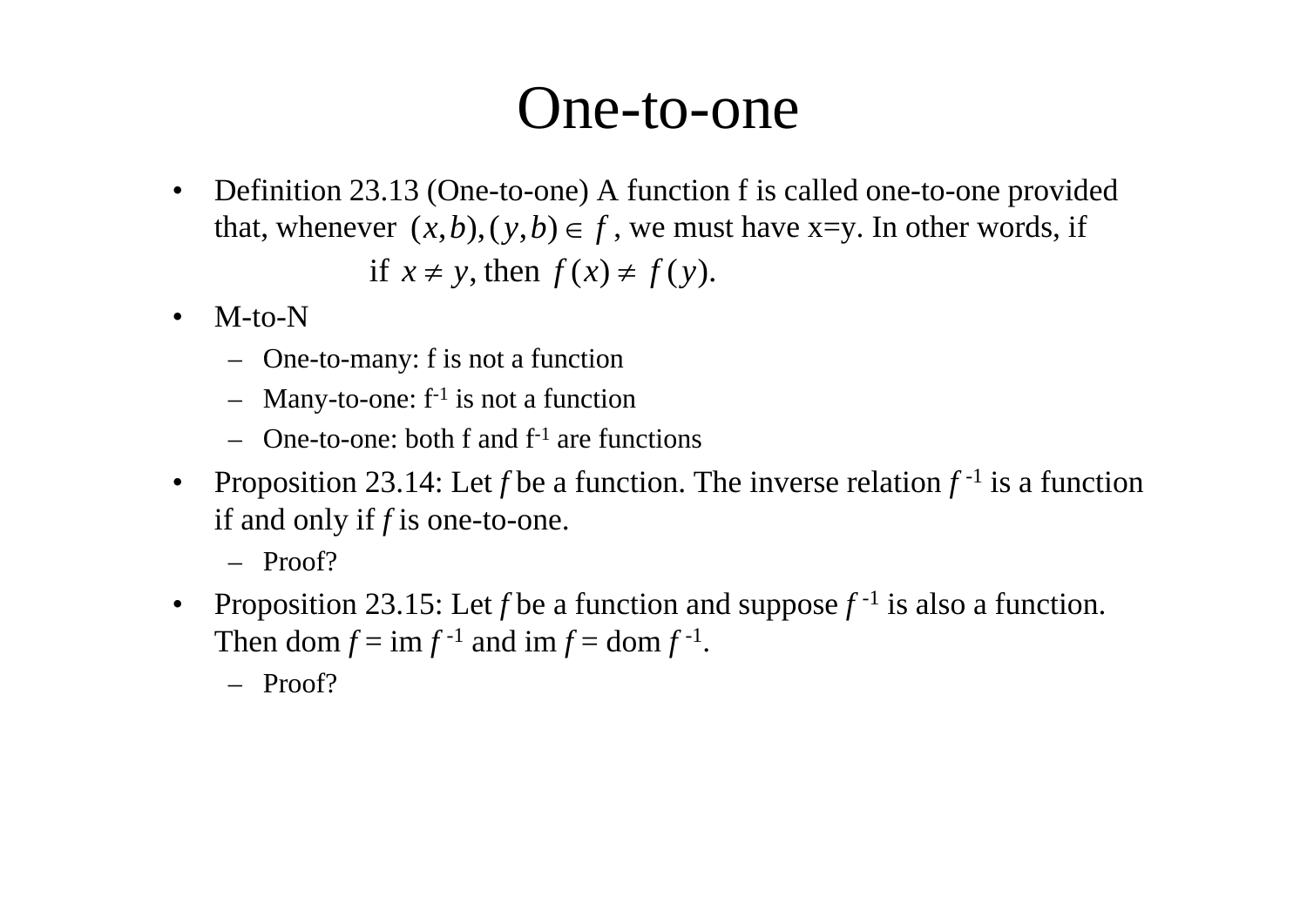### Proof Template 20 (One-to-one)

- Proving a function is one-to-one
	- − Direct method: Suppose  $f(x)=f(y)$ ..... Therefore *x*=y. Therefore *f* is one-to-one.
	- − Contrapositive method: Suppose  $x \neq y$  *...*. Therefore  $f(x) \neq f(y)$ . Therefore *f* is one-to-one. - Contradiction method: Suppose  $J(x) = J(y)$  but  $x \neq y$  .... "contradiction ,, *n* method: Suppose  $f(x) = f(y)$  but  $x \neq y$  .... "contradiction". Therefore  $f$  is one-to-one.
- •Example 23.16: Let  $f:Z \rightarrow Z$  by  $f(x)=3x+4$ . Prove that f is one-to-one.
	- Proof: Suppose  $f(x) = f(y)$ . Then  $3x+4=3y+4$ . Subtracting 4 from both sides gives  $3x=3y$ . Dividing both sides by 3 gives  $x=y$ . Therefore f is one-to-one.
- •Example 23.17: Let  $f:Z \rightarrow Z$  by  $f(x)=x^2$ . Prove that f is not oneto-one.
	- Proof: Notice that *f*(3)=*f*(-3)=9, but 3 is not -3. Therefore *f* is not one-toone.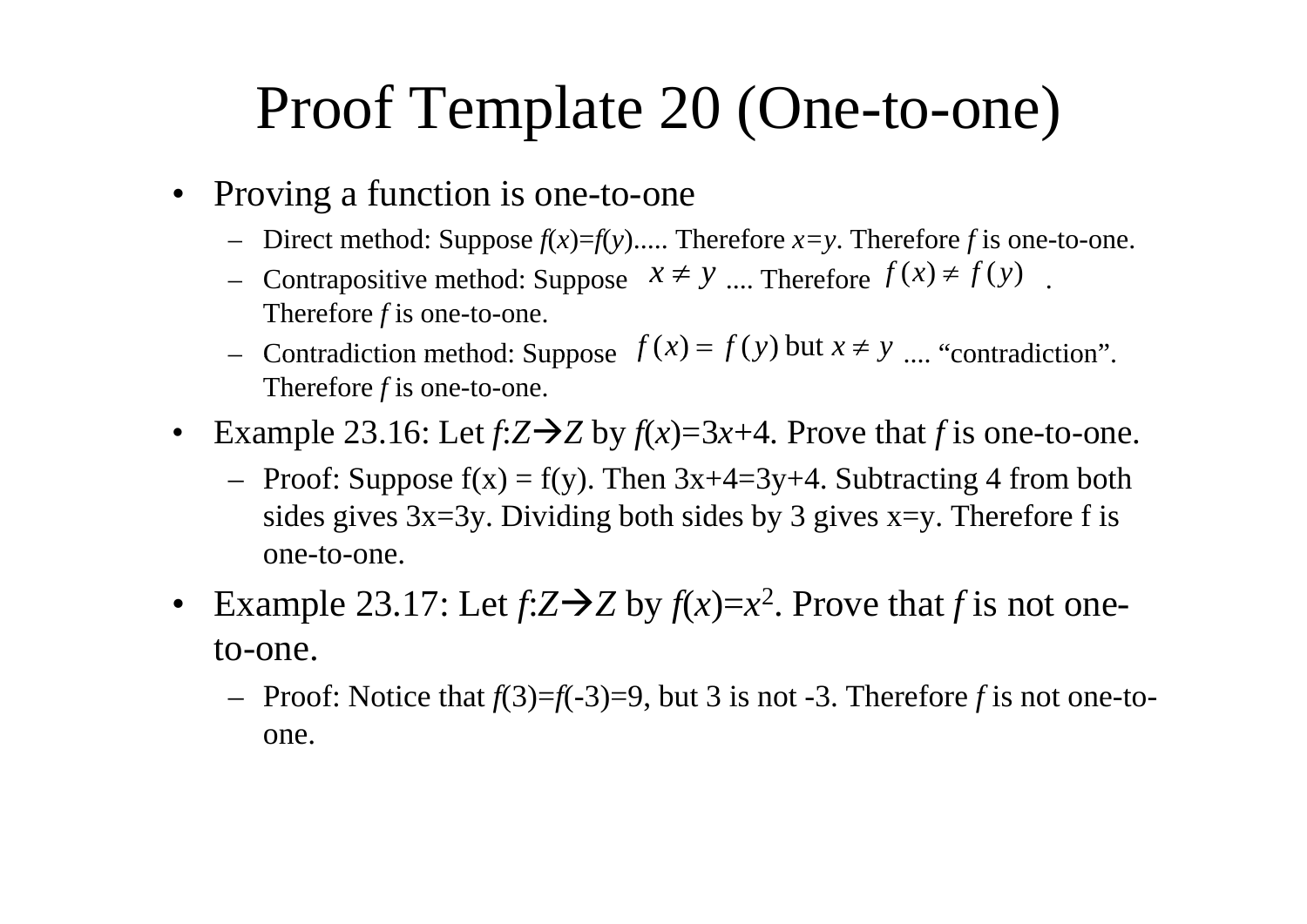### $\int$ nto

- • For the inverse of a function also to be a function, it is necessary and sufficient that the function be one-to-one.
- •What is the condition that makes the inverse of  $f: A \rightarrow B$  is a function from *B* to *A*?
- $\bullet$ Definition 23.18 (Onto) Let  $f:A \rightarrow B$ . We say that f is onto *B* provided that for every  $b \in B$  there is an  $a \in A$  so that  $f(a)=b$ . In other words, im  $f = B$ .
- •Examples: Let  $A = \{1,2,3,4,5,6\}$  and  $B = \{7,8,9,10\}$ 
	- $-$  f={(1,7),(2,7),(3,8),(4,9),(5,9),(6,10)}
	- $-$  g={(1,7),(2,7),(3,7),(4,9),(5,9),(6,10)}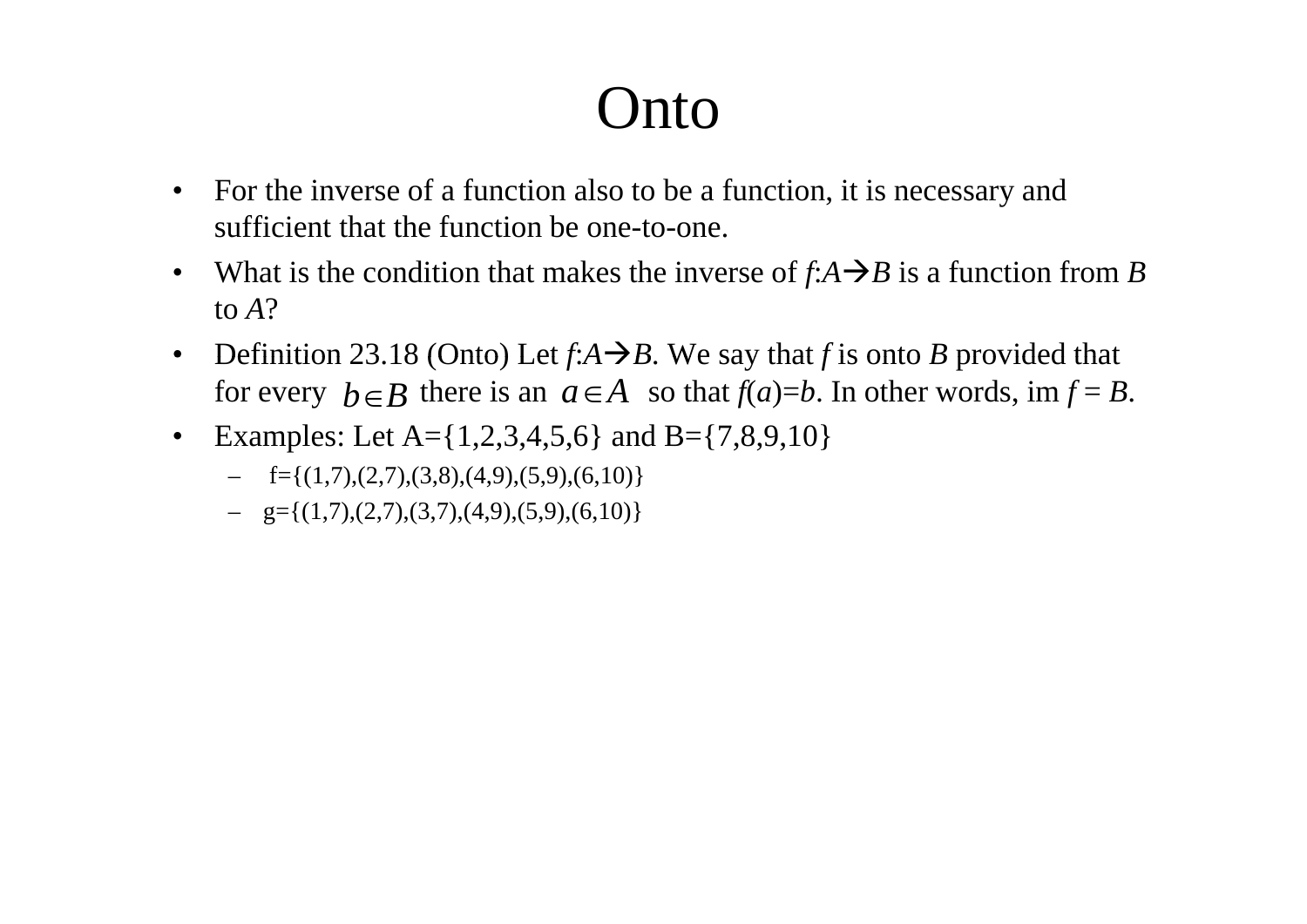# Proof Template 21 (Onto)

- Proving a function is onto
	- Direct method: Let *b* be an arbitrar y element of *B*. Ex plain how to find/construct an element  $a \in A$  such that  $f(a)=b$ . Therefore f is onto B.
	- Set method: Show that the sets *B* and im *f* are equal.
- •Example 23.20: Let  $f:Q \rightarrow Q$  by  $f(x)=3x+4$ . Prove that f is onto Q.
	- Proof. ...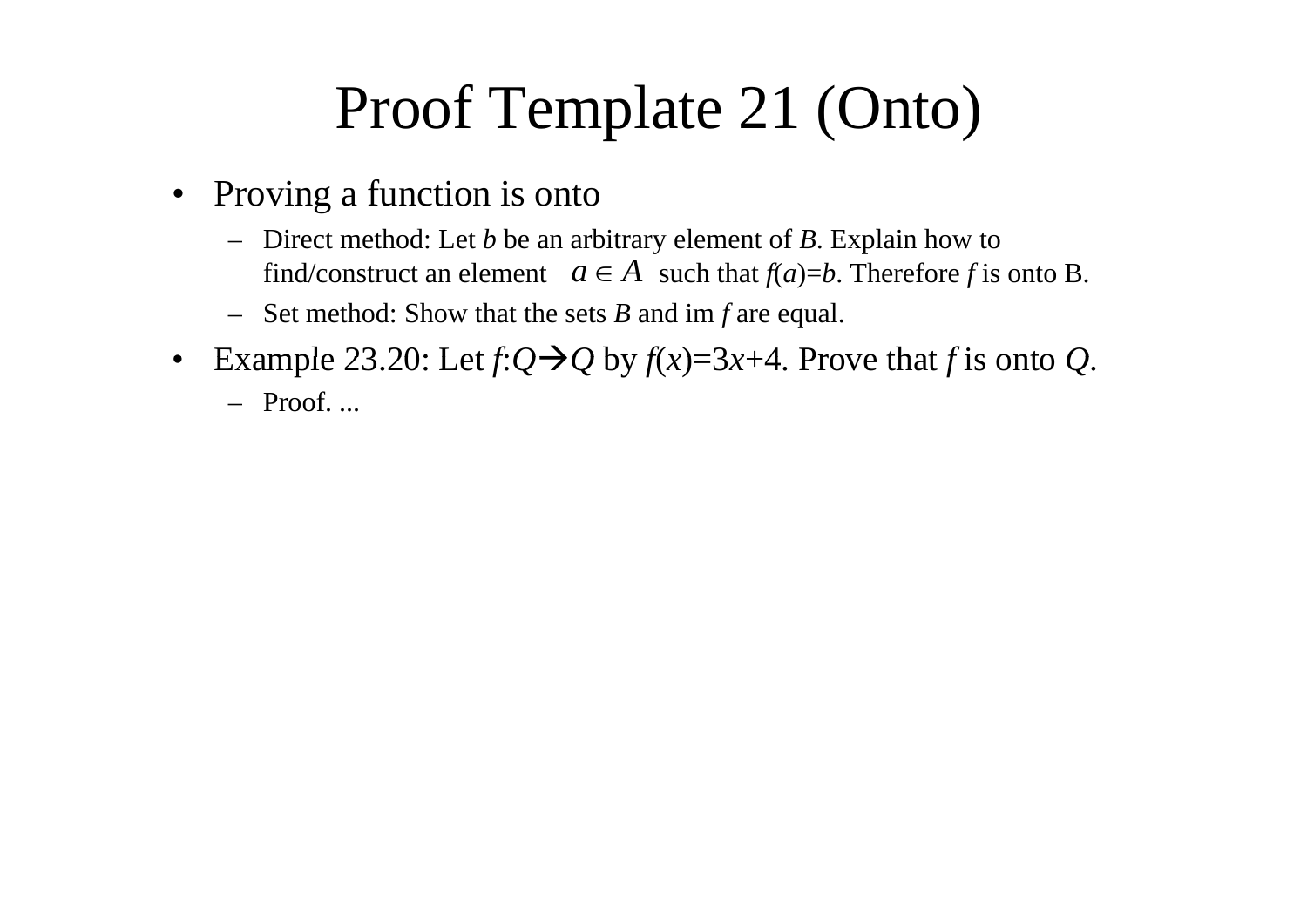#### One-to-one and Onto

- Theorem 23.21: Let A and B be sets and let  $f: A \rightarrow B$ . The inverse relation  $f^{-1}$  is a function from B to A if and only if f is one-to-one and onto *B*
	- $-$  Proof: Let  $f:A \rightarrow B$ .
	- $\Rightarrow$  Suppose *f* is one-to-one and onto *B*.
		- We need to prove that  $f^{-1}:B\rightarrow A$ .
		- Since f is one-to-one,  $f^{-1}$  is a function
		- Since f is onto B, im  $f = B$ . Thus, dom  $f^{-1} = B$
		- Since the domain of *f* is *A*, im  $f^{-1} = A$ .
		- Therefore  $f^{-1}$ :  $B\rightarrow A$
	- $\leq$  Suppose  $f^{-1}: B \rightarrow A$ . Since  $f^{-1}$  is a function, f is one-to-one. Since im f  $=$  dom  $f^{-1}$ , we see that f is onto B.
- •• Definition 23.22: Let  $f:A \rightarrow B$ . We call f a bijection provided it is both one-to-one and onto B.
- • Example: Let A be the set of even integers and let B be the set of odd integers. The function  $f:A \rightarrow B$  defined by  $f(x)=x+1$  is a bijection.
	- Proof???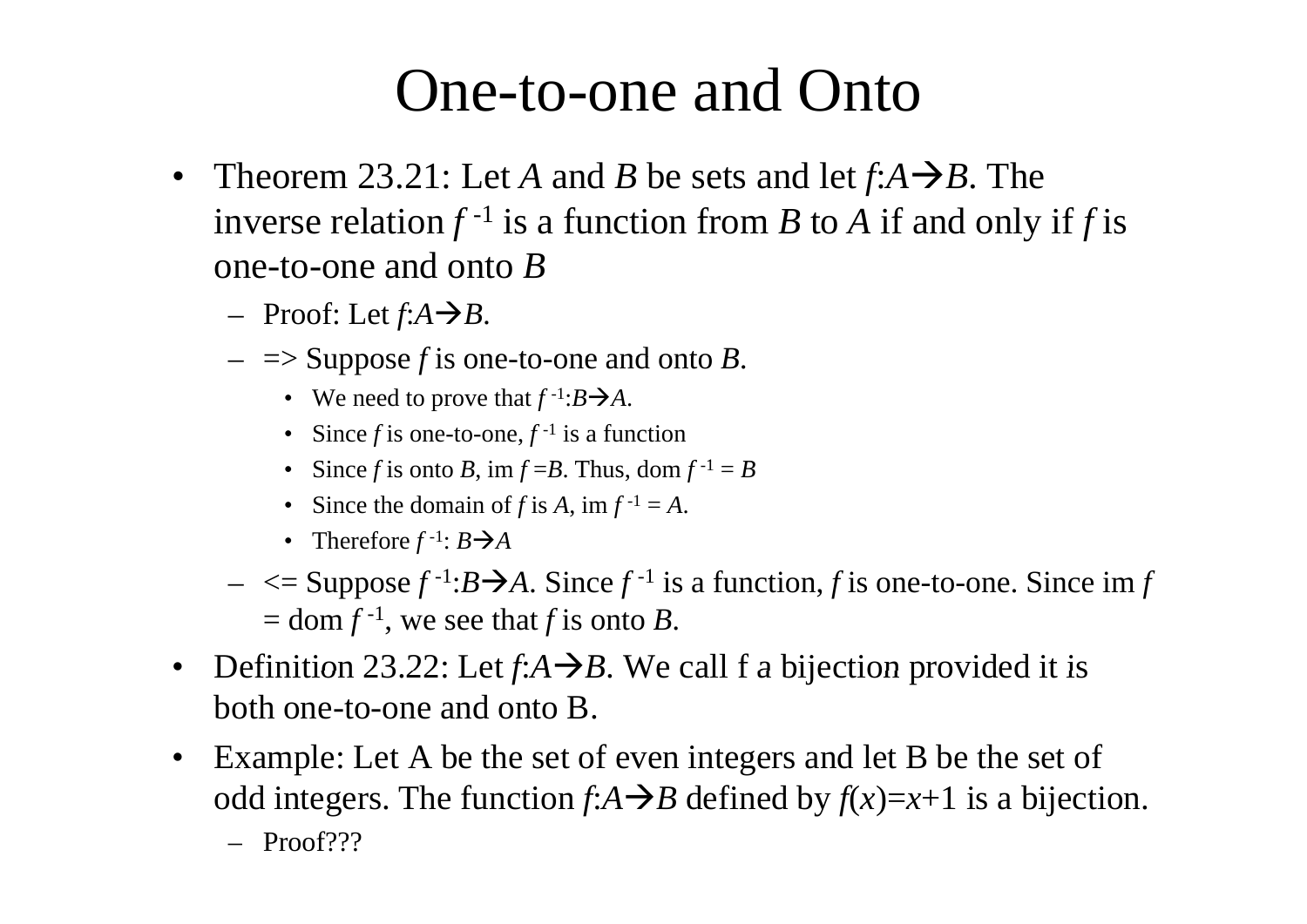### Counting functions

- •How many functions f: $A \rightarrow B$  are one-to-one? How many are onto?
- •Proposition 23.24 (Pigeonhole Principle) Let A and B be finite sets and let  $f:A \rightarrow B$ . If  $|A| > |B|$ , then f is not one-to-one. If  $|A| < |B|$ , then f is not onto.
- •Proposition 23.25 Let *A* and *B* be finite sets and let  $f: A \rightarrow B$ . If *f* is a bijection, then | *A*|=| *B*|
- •Let A and B be finite sets with  $|A|=a$  and  $|B|=b$ .
	- The number of functions from *A* to *B*: # of length-*a* lists made from *b* elements allowing repetition= *b a*
	- If *a* <= *b*, the number of one-to-one functions: # of length-*a* lists made from *b* elements without allowing repetition=( *b* ) *a*
	- If *a*>= *b*, the number of onto functions: # of length-*a* lists made from *b* elements allowing repetition and at least once usage of all *b* elements=

$$
\sum_{j=0}^b (-1)^j \binom{b}{j} (b-j)^a
$$

 $-$  If  $a=b$ , the number of bijections: a!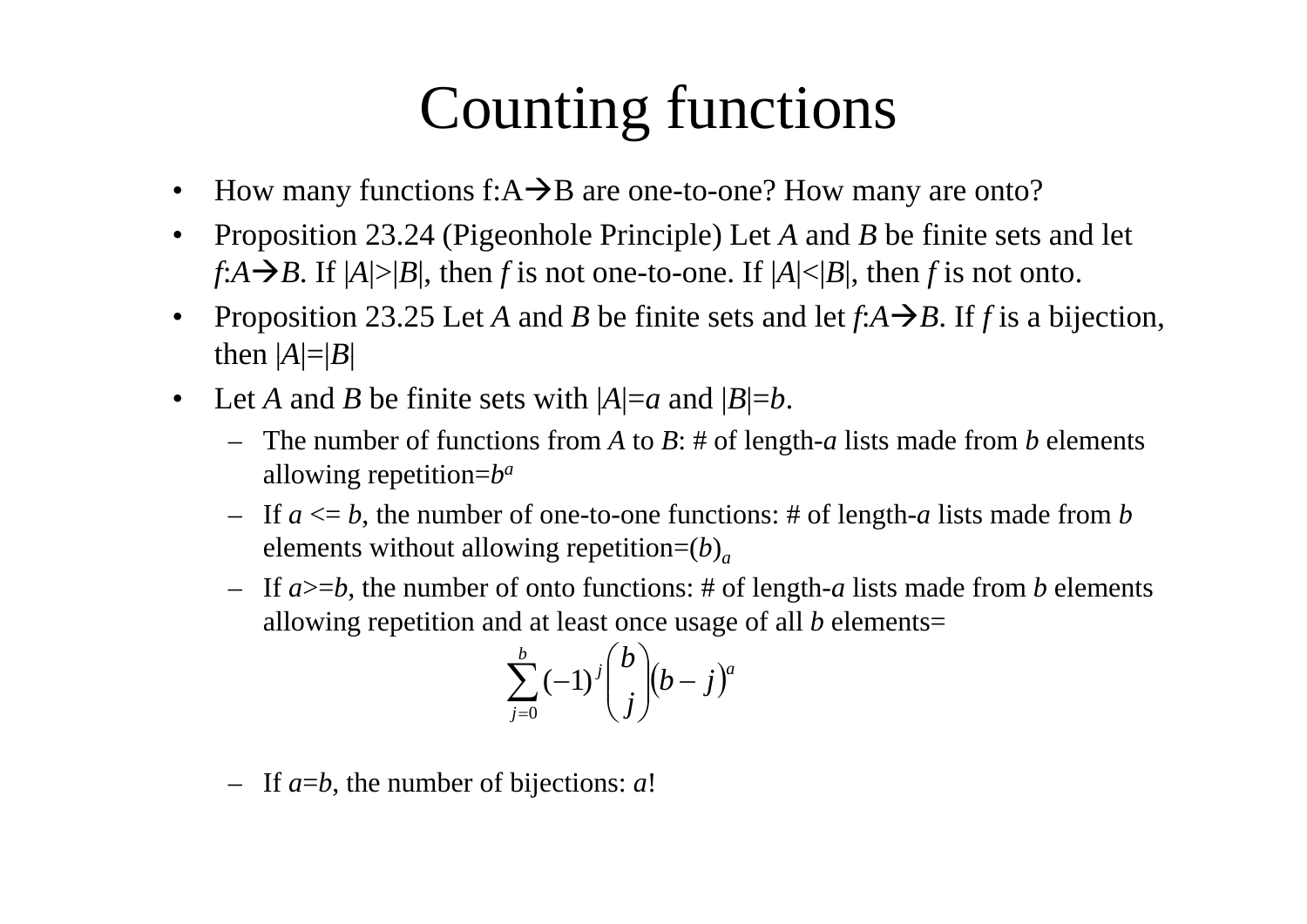# Pigeonhole Principle

- $\bullet$ • Proposition 23.24 (Pigeonhole Principle) Let A and B be finite sets and let  $f:A \rightarrow B$ . If  $|A|>|B|$ , then f is not one-to-one. If  $|A|<|B|$ , then *f* is not onto.
- What does it have to do with pigeons?
- •How this principle can be used?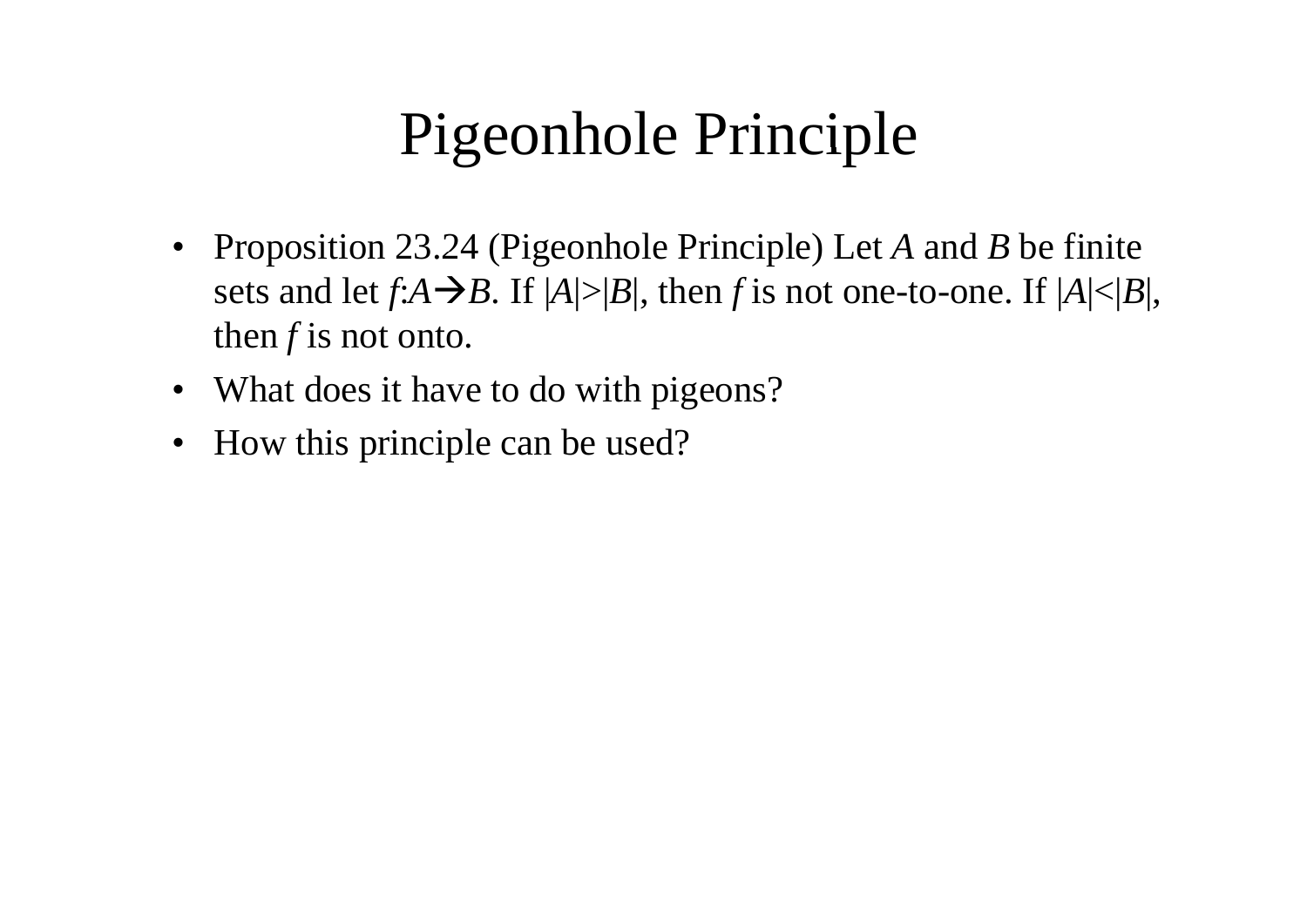# Pigeonhole Principle (Examples)

- Proposition 24.1: Let  $n \in N$ . Then there exist positive integers a and b, with  $a \neq b$ , such that *n a n* a and b, with  $a \neq b$ , such that  $n^a$  -  $n^b$  is divisible by 10.
	- $\blacksquare$  Proof: Consider the 11 natural numbers  $n^1$ ,  $n^2$ ,  $n^3$ , ...  $n^{11}$ . The ones digits of these numbers take on values in the set  $\{0, 1, 2, ..., 9\}$ . Since there are only 10 possible ones digits, and we have 11 different numbers, two of these numbers (say  $n^a$  and  $n^b$ ) must have the same ones digit. Therefore,  $n^a$  -  $n^b$  is divisible by 10.
- • Definition: A point (x,y) whose coordinates are both integers is called a lattice point.
- • Proposition 24.2: Given five distinct lattice points in the plane, at least one of the line segments determined by these points has a lattice point as its midpoint.
	- Proof Hints: Four possible parity types (even, even), (even, odd), (odd, even), and (odd, odd) but five lattice points  $\rightarrow$  by Pigeonhole Principle
	- Mid point of (a,b), (c,d) is  $((a+c)/2, (b+d)/2)$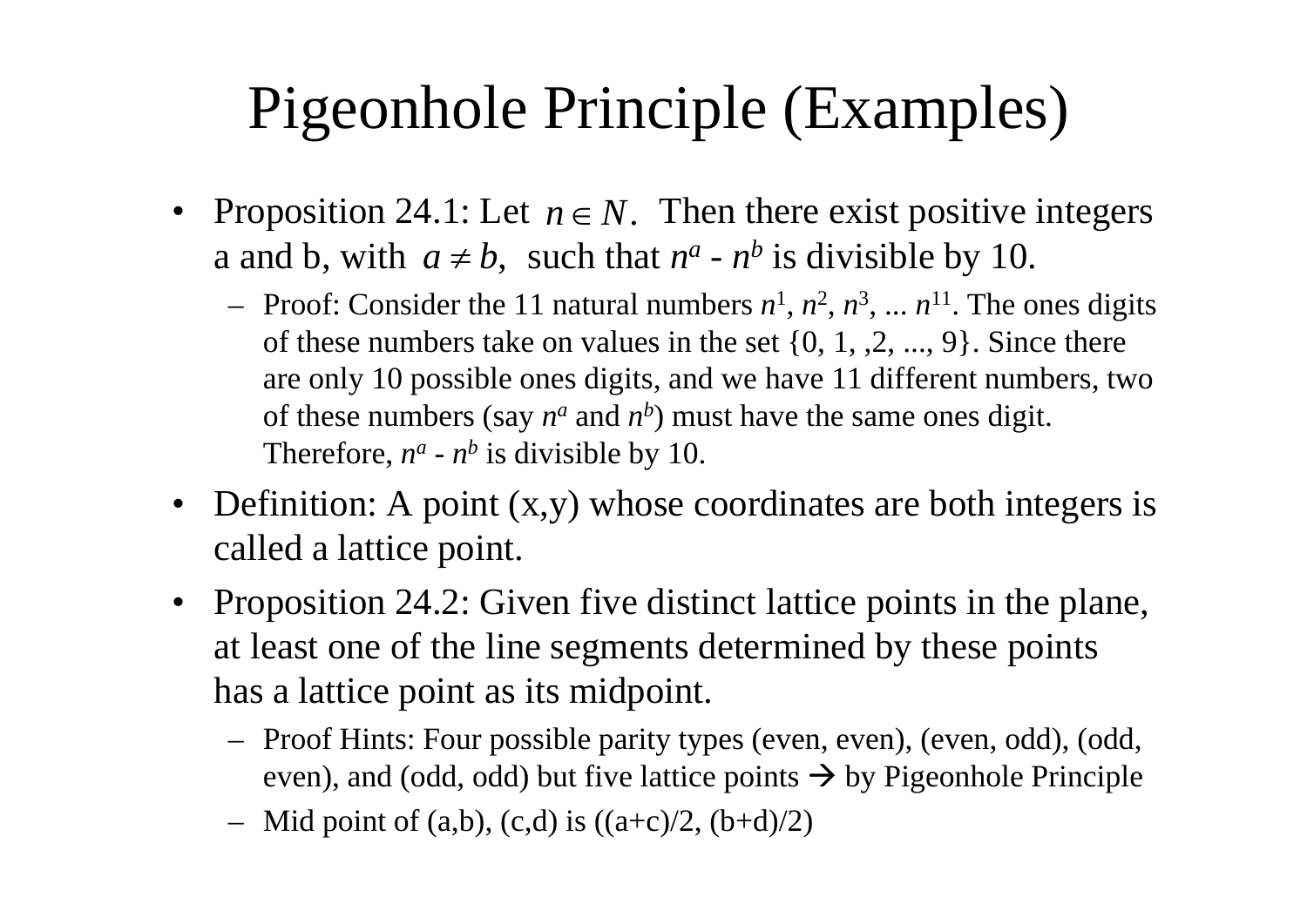### Cantor's Theorem

- Is it possible to find bijections between infinite sets?
- •Example: a bijection from N to Z

$$
f: N \rightarrow Z
$$
,  $f(n) = \begin{cases} -n/2 & \text{if } n \text{ is even and} \\ (n+1)/2 & \text{if } n \text{ is odd} \end{cases}$ 

- Two infinite sets have the same size provided there is a bijection between them
- •• Do all infinite sets have the same size?
- $\bullet$ Theorem 24.4 (Cantor) Let A be a set. If  $f:A \rightarrow 2^A$ , then f is not onto.
	- Easy for finite set A
	- How about infinite set A?
- •Implication of Cantor's Theorem:  $|Z| \neq |Z^Z|$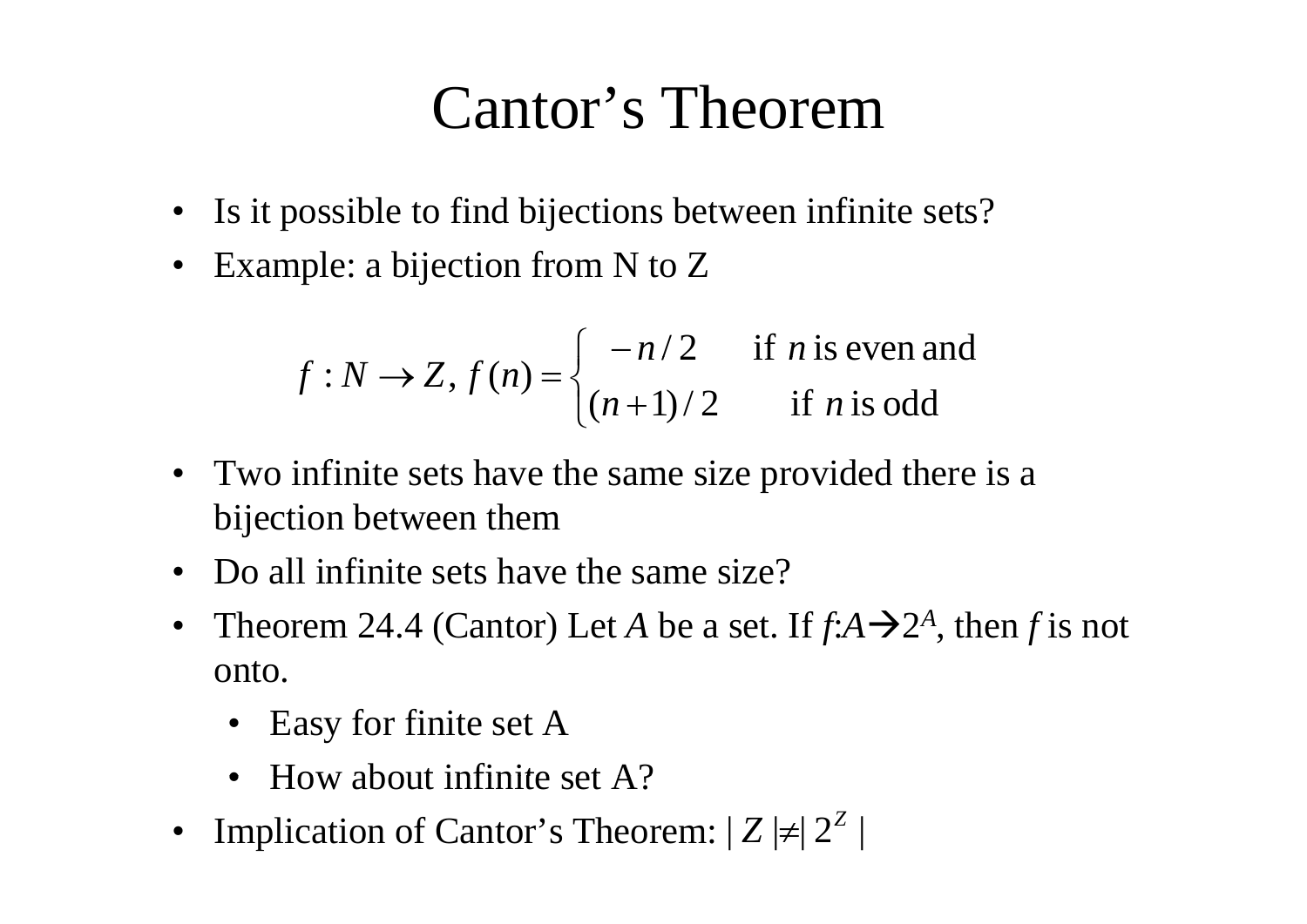# Composition

- •Just like  $+$ ,  $*$  operations for combining integers, there is a natural operation for combining functions
- Definition 25.1 (Composition of functions) Let *A*, *B*, and *C* be sets and let  $f:A \rightarrow B$  and  $g:B \rightarrow C$ . The function  $g \circ f$  is a function from *A* to *C* defined by

 $(g \circ f)(a) = g[f(a)]$ 

where  $a \in A$ . The function  $g \circ f$  is called the composition of *g* and *f*.

- dom  $g \circ f = \text{dom } f$
- In order for  $g \circ f$  to make sense, every output of f must be an acceptable input to g. This holds. Why?
- What about  $f \circ g$  ?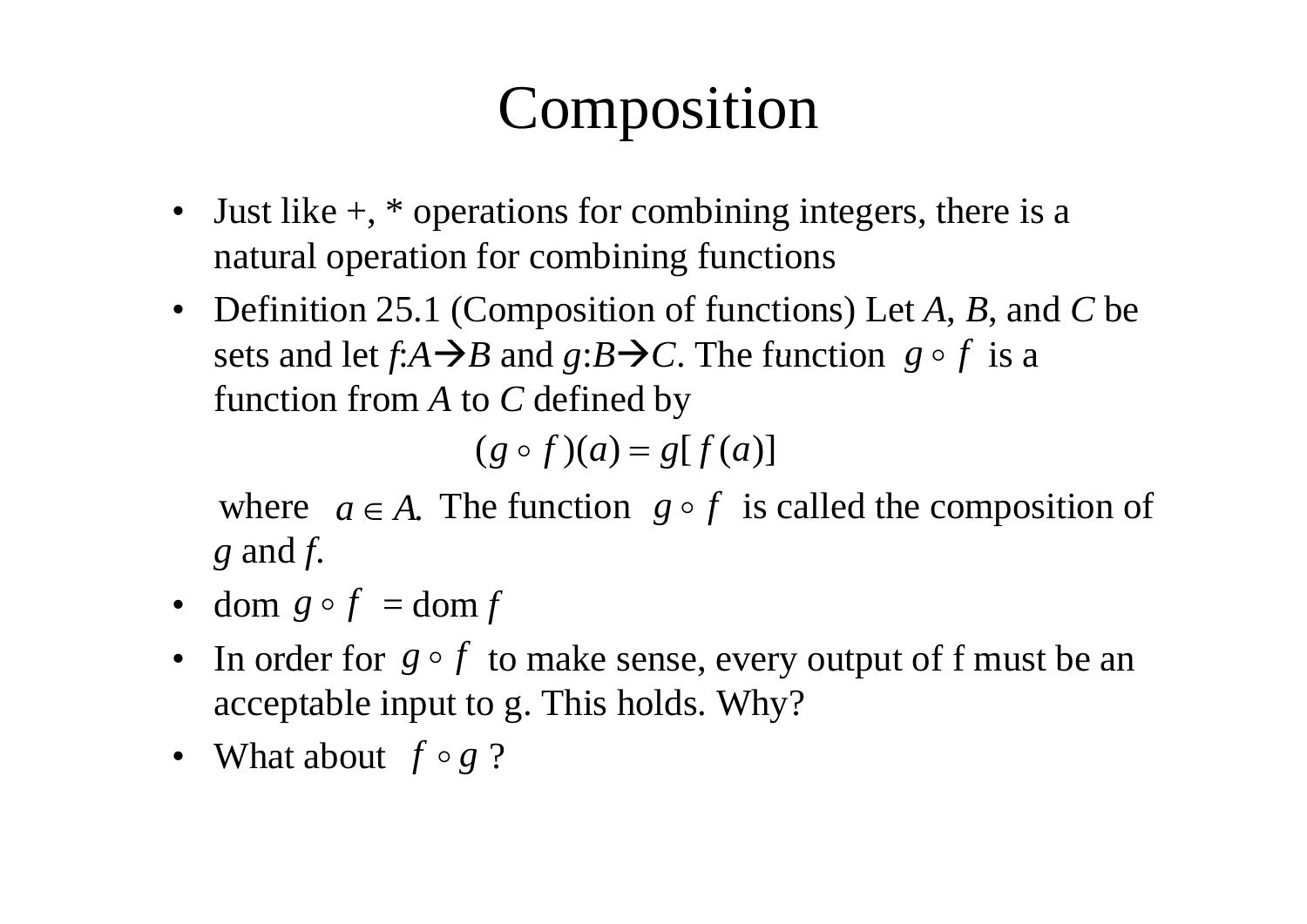### Properties of Composition

- It is possible that  $g \circ f$  and  $f \circ g$  both make sense.
- However,  $g \circ f$  and  $f \circ g$  are generally not equal. •
- $\bullet$  The function composition does not satisfy the commutative property.
- It satisfies the associative property (Proof?)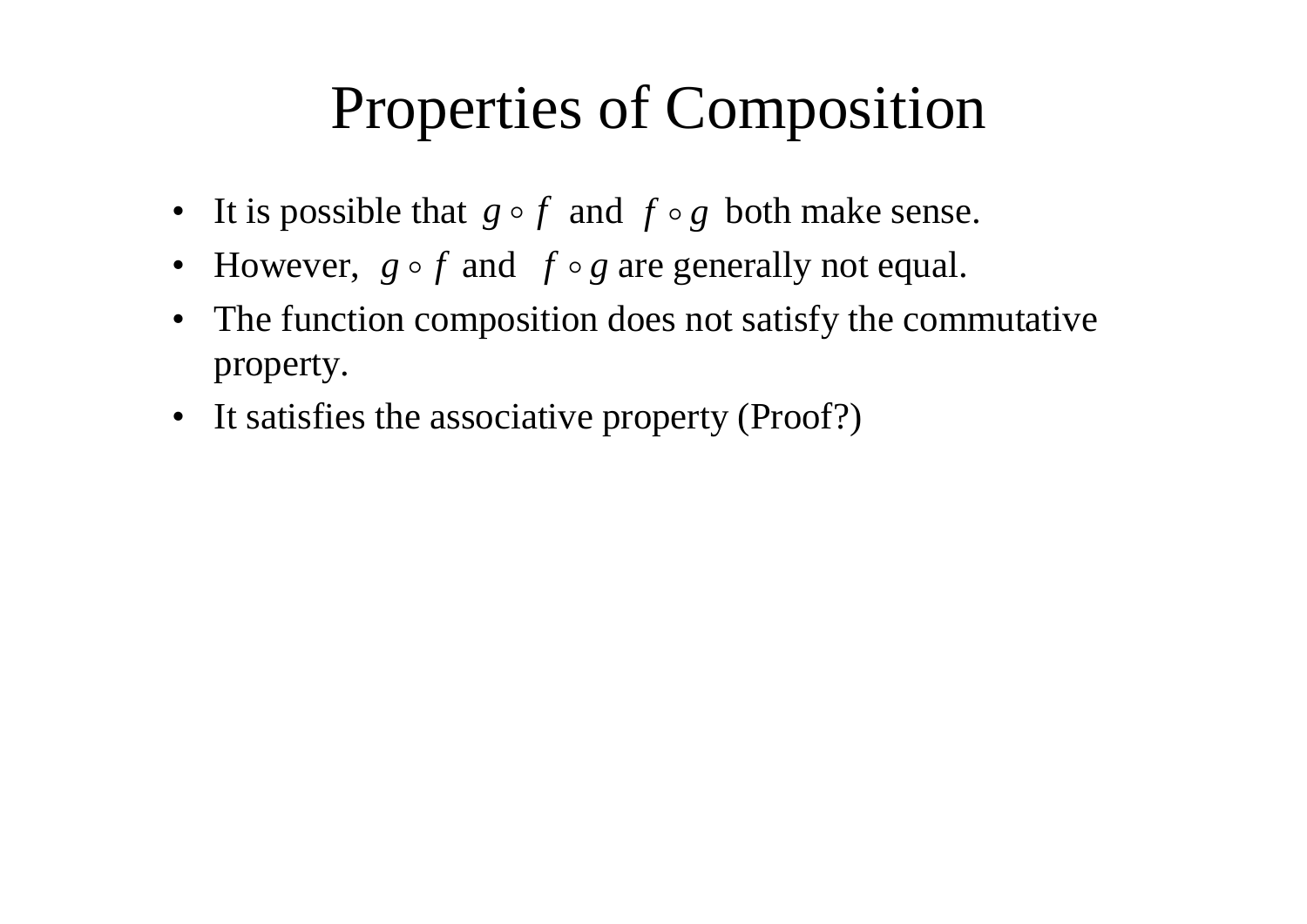# Proof Template 22 (Equality of Functions)

- To prove  $f = g$ , do the following
	- $-$  Prove that dom  $f =$  dom  $g$ .
	- Prove that for every x in their common domain,  $f(x)=g(x)$ .
- Proposition 25.6: Let A, B, C, and D be sets and let  $f:A\rightarrow B$ ,  $g$ :B $\rightarrow$ C, and h:C $\rightarrow$ D. Then

$$
h\circ (g\circ f)=(h\circ g)\circ f
$$

- • Proof: ???
	- domains of both sides are the same.
	- For any a, both side functions produce the same value.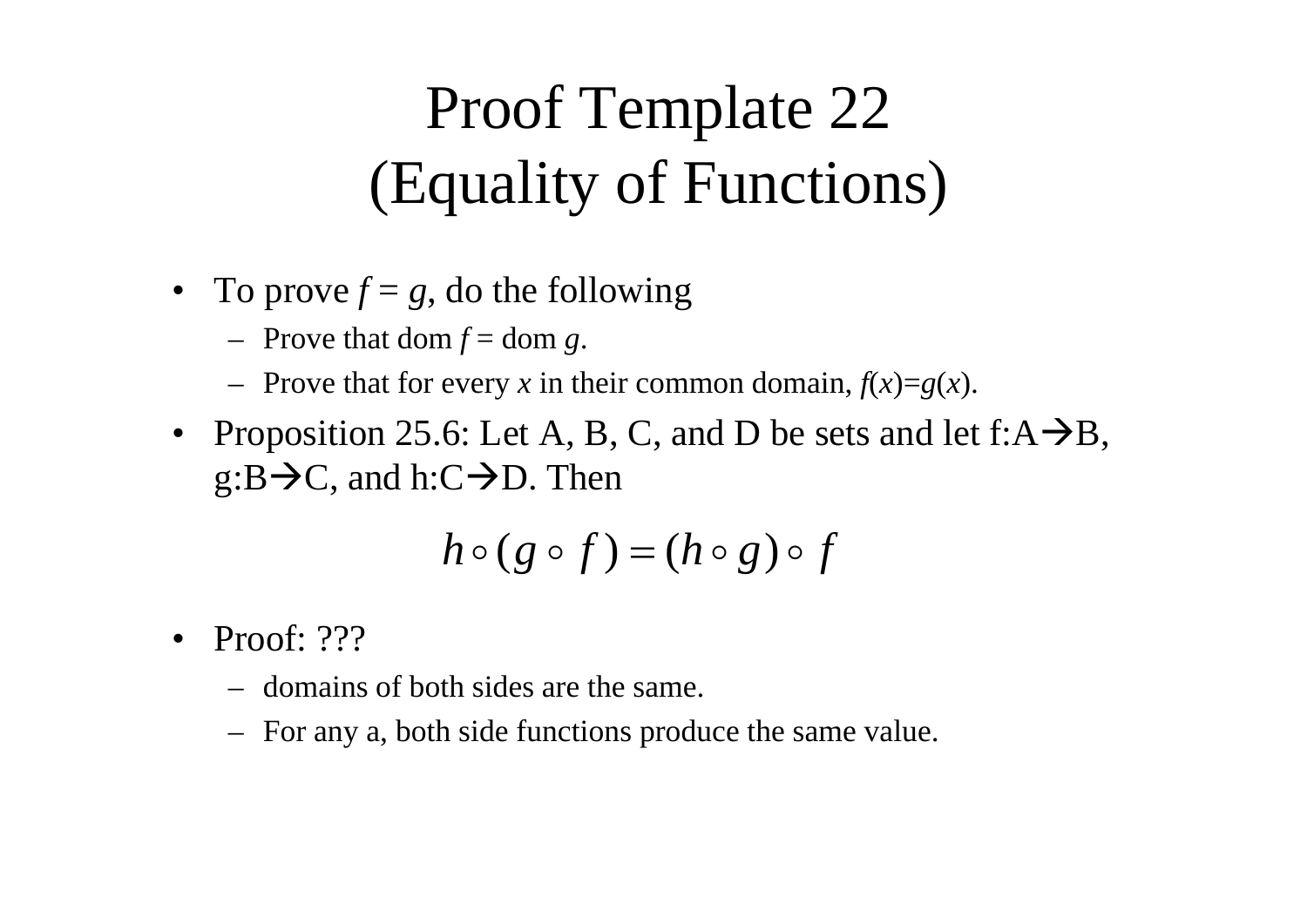## Identity Function

• Definition 25.7 (Identity function) Let *A* be a set. The *identity function on* A is the function id<sub>A</sub> whose domain is A, and for all  $a \in A$ ,  $id_A(a)=a$ . In other words,

$$
id_A = \{(a, a) : a \in A\}
$$

• Proposition 25.8: Let A and B be sets, Let  $f:A\rightarrow B$ . Then  $id_A = \{(a, a) : a \in A\}$ <br>
Proposition 25.8: Let A and B be sets, Let  $f: A \rightarrow B$ .<br>  $f \circ id_A = id_B \circ f = f$ .

$$
f \circ id_A = id_B \circ f = f.
$$

 $-$  Proof???

•Proposition 25.9: Let A and B be sets and suppose  $f: A \rightarrow B$  is one-to-one and onto. Then

$$
f \circ f^{-1} = id_B
$$
 and  $f^{-1} \circ f = id_A$ .

– Proof???